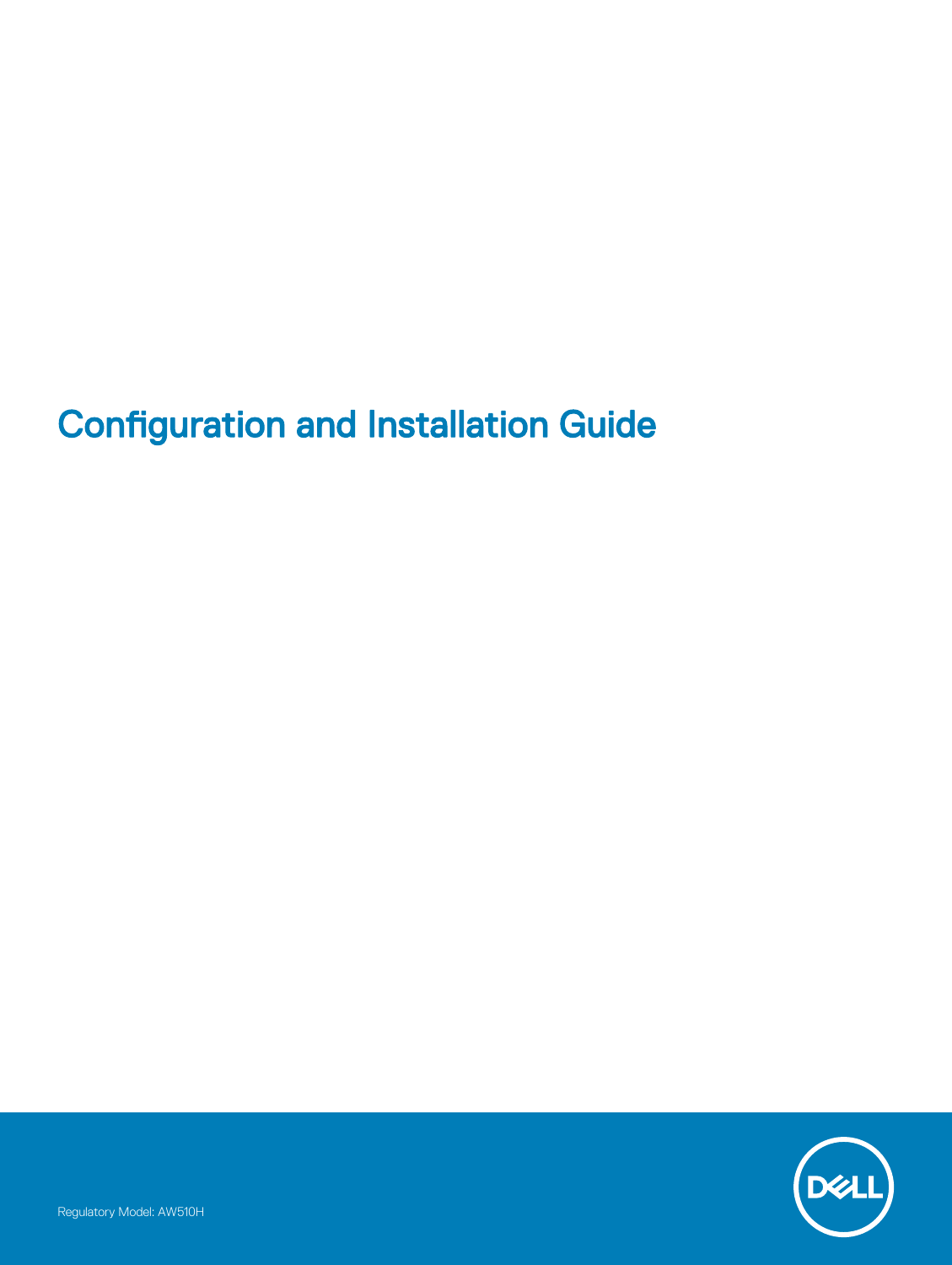#### Notes, cautions, and warnings

- NOTE: A NOTE indicates important information that helps you make better use of your product.
- △ CAUTION: A CAUTION indicates either potential damage to hardware or loss of data and tells you how to avoid the problem.
- **A WARNING: A WARNING indicates a potential for property damage, personal injury, or death.**

© 2019 Dell Inc. or its subsidiaries. All rights reserved. Dell, EMC, and other trademarks are trademarks of Dell Inc. or its subsidiaries. Other trademarks may be trademarks of their respective owners.

2019 - 07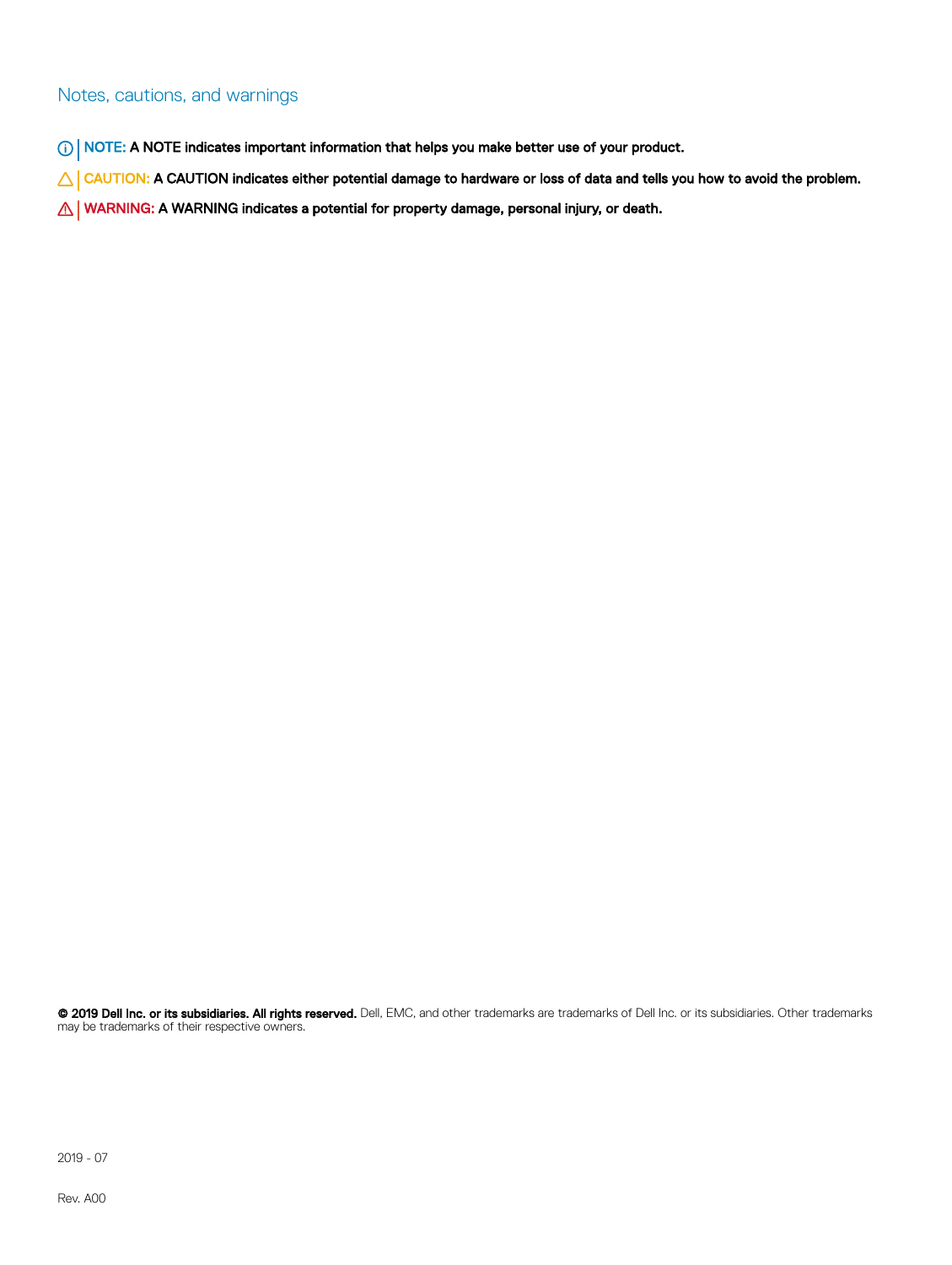# **Contents**